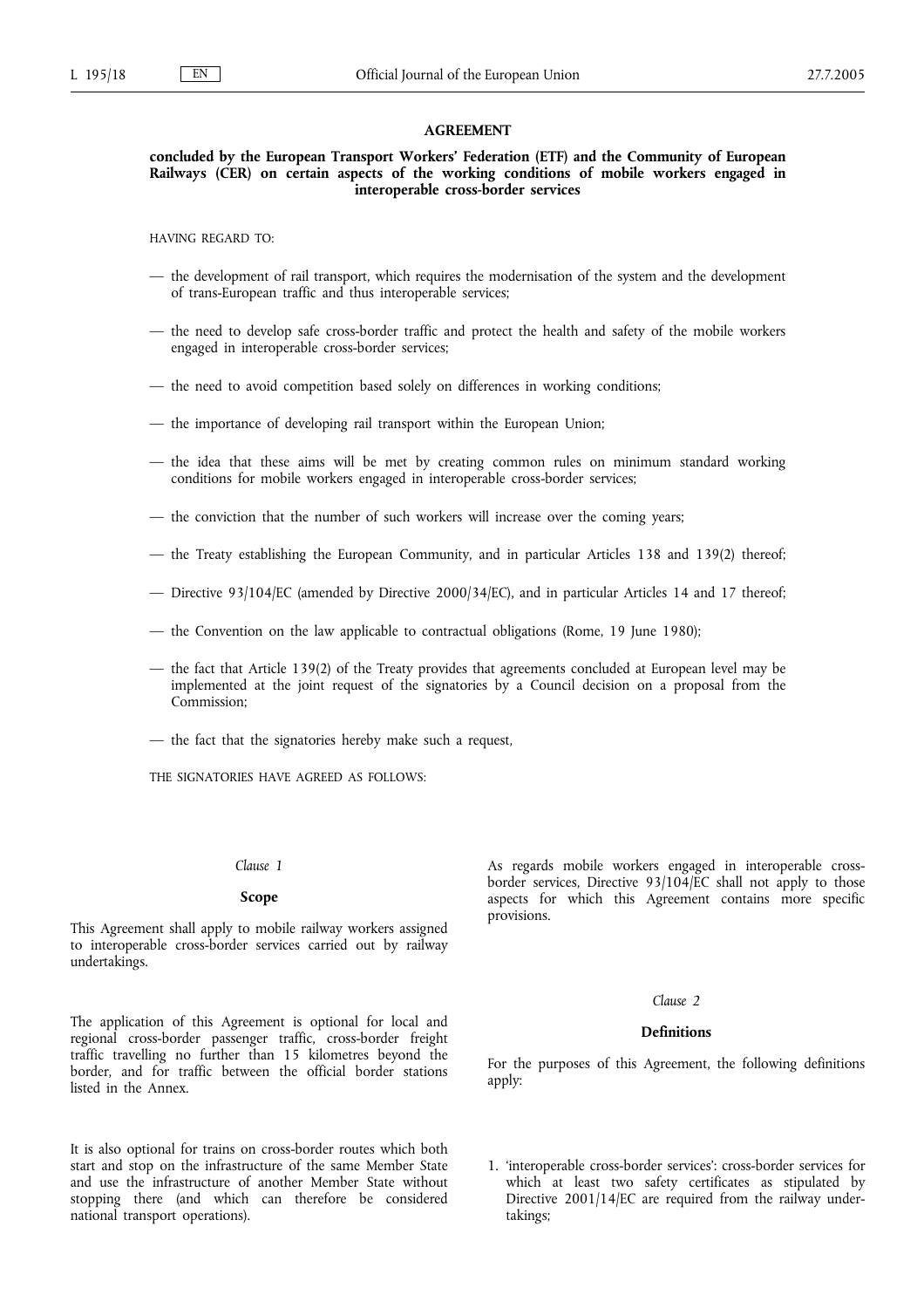- 2. 'mobile worker engaged in interoperable cross-border services': any worker who is a member of a train crew, who is assigned to interoperable cross-border services for more than one hour on a daily shift basis;
- 3. 'working time': any period during which the worker is at work, at the employer's disposal and carrying out his or her activities or duties, in accordance with national laws and/or practice;
- 4. 'rest period': any period which is not working time;
- 5. 'night time': any period of not less than seven hours, as defined by national law, and which must include in any case the period between midnight and 5 a.m.;
- 6. 'night shift': any shift of at least three hours' work during the night time;
- 7. 'rest away from home': daily rest which cannot be taken at the normal place of residence of the mobile worker;
- 8. 'driver': any worker in charge of operating a traction unit;
- 9. 'driving time': the duration of the scheduled activity where the driver is in charge of the traction unit, excluding the scheduled time to prepare or shut down that traction unit, but including any scheduled interruptions when the driver remains in charge of the traction unit.

#### *Clause 3*

## **Daily rest at home**

Daily rest at home must be a minimum of 12 consecutive hours per 24-hour period.

However, it may be reduced to a minimum of nine hours once every seven-day period. In that case, the hours corresponding to the difference between the reduced rest and 12 hours will be added to the next daily rest at home.

A significantly reduced daily rest shall not be scheduled between two daily rests away from home.

### *Clause 4*

# **Daily rest away from home**

The minimum daily rest away from home shall be eight consecutive hours per 24-hour period.

A daily rest away from home must be followed by a daily rest at home  $(1)$ .

It is recommended that attention should be paid to the level of comfort of the accommodation offered to staff resting away from home.

## *Clause 5*

## **Breaks**

(a) D r i v e r s

If the working time of a driver is longer than eight hours, a break of at least 45 minutes shall be taken during the working day.

Or

When the working time is between six and eight hours, this break shall be at least 30 minutes long and shall be taken during the working day.

The time of day and the duration of the break shall be sufficient to ensure an effective recuperation of the worker.

Breaks may be adapted during the working day in the event of train delays.

A part of the break should be given between the third and the sixth working hour.

Clause 5(a) shall not apply if there is a second driver. In that case, the conditions for granting the breaks shall be regulated at national level.

# $(b)$  O ther on-board staff

For other on-board staff, a break of at least 30 minutes shall be taken if the working time is longer than six hours.

<sup>(</sup> 1) The parties agree that negotiations on a second consecutive rest away from home as well as compensation for rest away from home could take place between the social partners at railway undertaking or national level as appropriate. At European level, the question of the number of consecutive rests away from home as well as compensation for the rest away from home will be renegotiated two years after signature of this Agreement.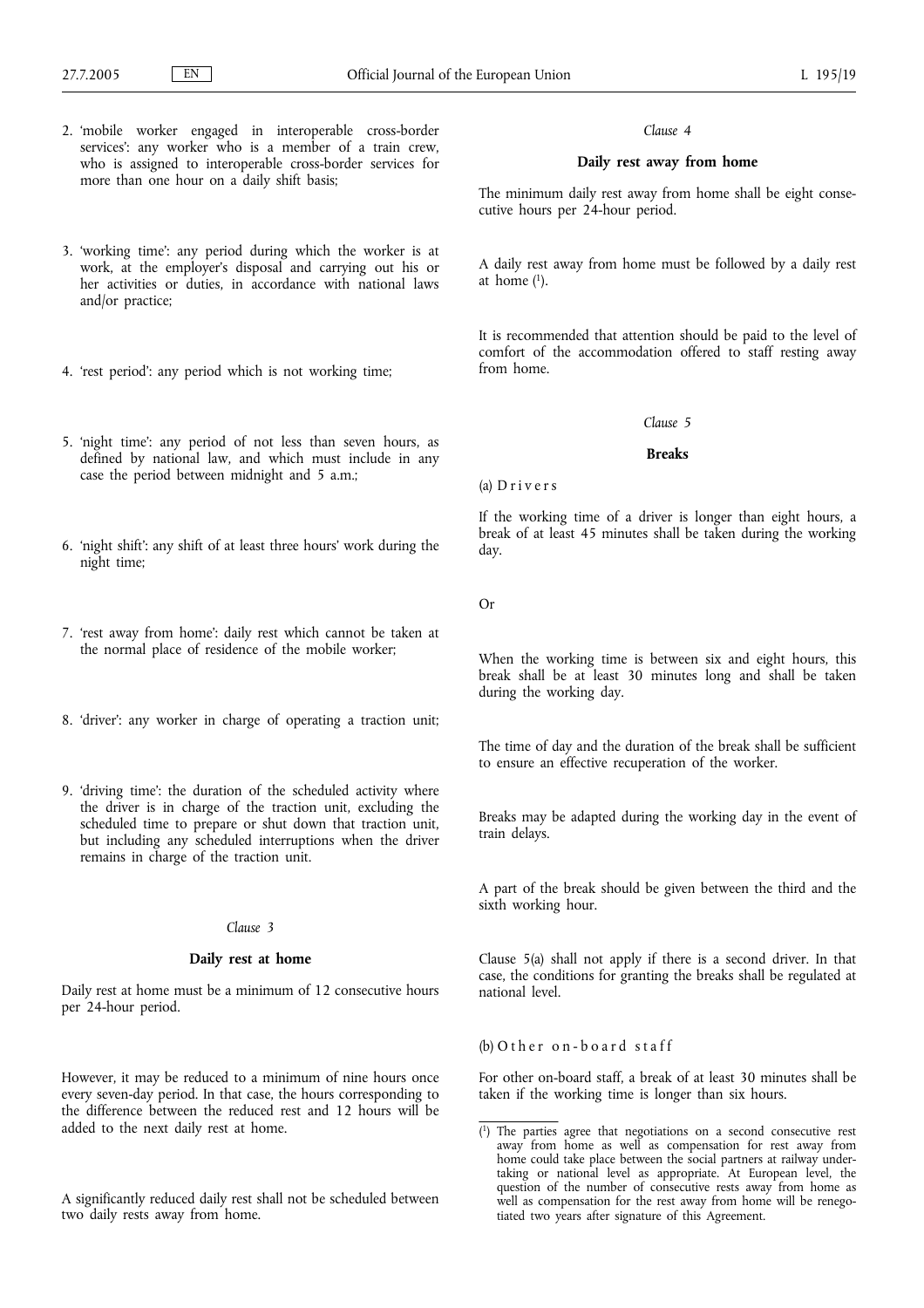## *Clause 6*

# **Weekly rest period**

Any mobile worker engaged in interoperable cross-border services is entitled, per seven-day period, to a minimum uninterrupted weekly rest period of 24 hours plus the 12 hours' daily rest period referred to in Clause 3 above.

Each year, every mobile worker shall have 104 rest periods of 24 hours, including the 24-hour periods of the 52 weekly rest periods,

including:

— 12 double rest periods (of 48 hours plus a daily rest of 12 hours) including Saturday and Sunday,

and

— 12 double rest periods (of 48 hours plus a daily rest of 12 hours) without the guarantee that this will include a Saturday or Sunday.

# *Clause 7*

## **Driving time**

The driving time, as defined in Clause 2, shall not exceed nine hours for a day shift and eight hours for a night shift between two daily rest periods.

The maximum driving time over a two-week period is limited to 80 hours.

### *Clause 8*

# **Checks**

A record of daily working hours and rest periods for the mobile workers shall be kept to allow monitoring of compliance with the provisions of this Agreement. Information on actual working hours must be available. This record shall be kept in the undertaking for at least one year.

## *Clause 9*

# **Non-regression clause**

The implementation of this Agreement shall not constitute in any case valid grounds for reducing the general level of protection afforded to mobile workers engaged in interoperable cross-border services.

## *Clause 10*

## **Follow-up to the Agreement**

The signatories shall follow up the implementation and application of this Agreement in the framework of the Sectoral Dialogue Committee for the railways sector, established in accordance with Commission Decision 98/500/EC.

### *Clause 11*

### **Evaluation**

The parties shall evaluate the provisions of this Agreement two years after its signing in the light of initial experience in the development of interoperable cross-border transport.

#### *Clause 12*

# **Review**

The parties shall review the above provisions two years after the end of the implementation period laid down in the Council Decision putting this Agreement into effect.

Brussels, 27 January 2004.

*On behalf of the CER*

Giancarlo CIMOLI *President*

Johannes LUDEWIG *Executive Director*

Francesco FORLENZA *Chairman of the Group of Human Resources Directors*

Jean-Paul PREUMONT *Social Affairs Adviser*

*On behalf of the ETF*

Norbert HANSEN *Chairman of the Railway Section*

Jean-Louis BRASSEUR *Vice-Chairman of the Railway Section*

> Doro ZINKE *General Secretary*

Sabine TRIER *Political Secretary*